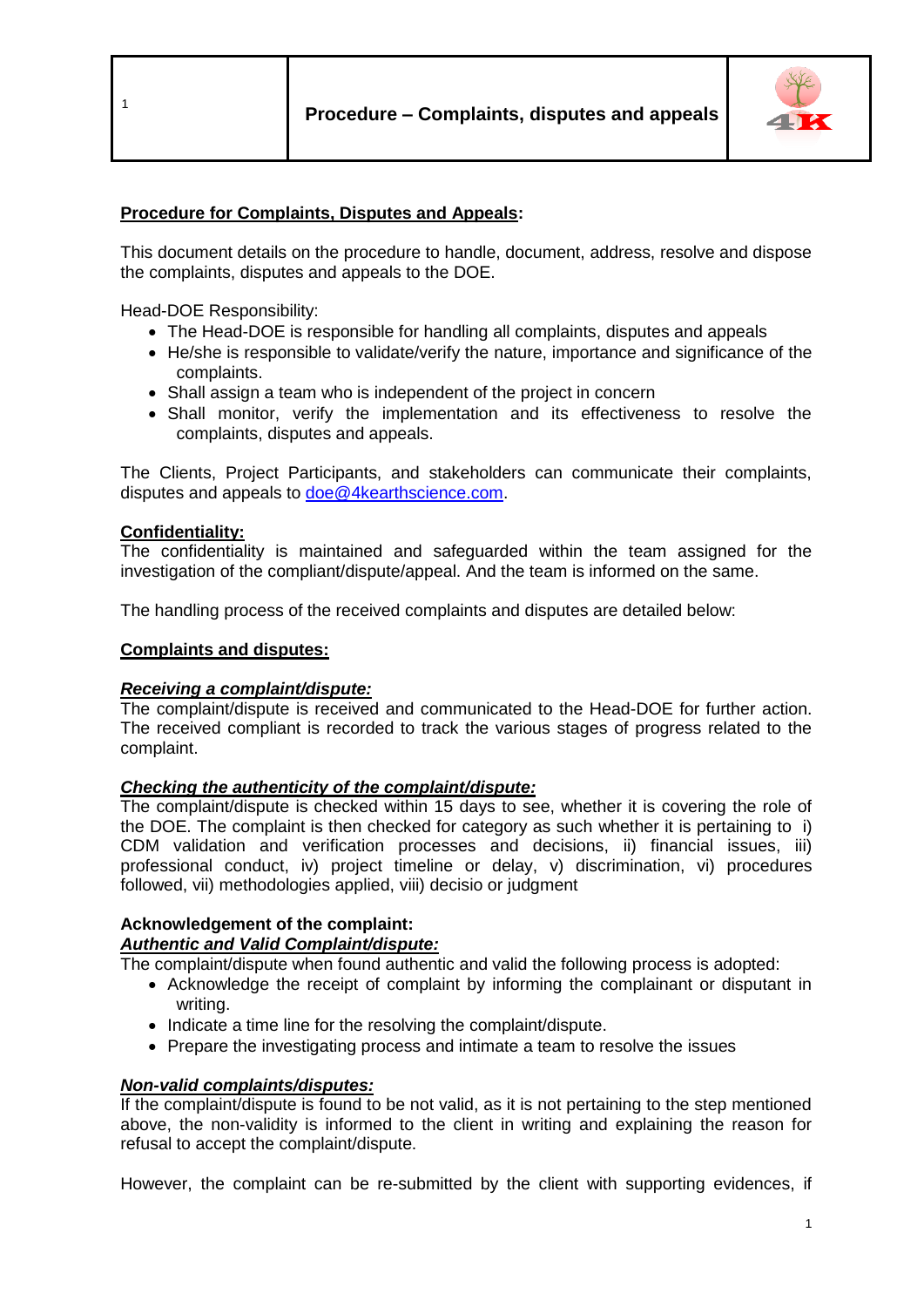



he/she feels it has not been addressed properly.

Any complaint/dispute is identified to pose damage to company reputation or financial risks to the company; it has to be directed to Director, Energy and Carbon for further action.

### *Investigating a complaint/dispute:*

The complaint/dispute is allocated to an investigating team who are different from those who had performed validation/verification activities. The investigating team is comprised of 2 to 3 members including the Head-DOE will check on the following a) causes of the complaint/dispute b) Technical and methodological issues c) Issues of judgment d) Potential liabilities of DOE personnel e) Internal procedures that might have not been followed f) Suggestions for corrections and corrective actions

### *Actions to resolve the complaints/disputes:*

The Head-DOE defines the actions based on the information collected, investigated, checked and documented. The action determined is consulted and informed to the client. If the client accepts the actions or is willing to establish a mutual consent then the matter is implemented and documented with proposed actions, corrections and corrective actions.

The Head-DOE shall monitor the satisfactory implementation of proposed actions, corrections and corrective actions. The resolved process is documented.

Any information on the status/progress shall be made available to the client in the form of reports. The satisfactory closure is communicated in writing to the complainant/disputant and upon their acceptance the complaint/dispute is closed. The process is documented and archived.

### **Process for Appeals:**

If the client/complainant is not satisfied with the earlier process of complaint, he/she can proceed to go for an appeal. The appeal has to be addressed to the DOE in writing within 30 days after he/she receives the communication on the decision of refusal/closure of the previous complaint. The appeal should be provided to the DOE with supporting evidences.

### *Accepting appeals:*

The appeal is checked by the Head-DOE within 15 days to see, whether it is authentic and valid.

The appeal when found authentic and valid the following process is adopted:

- Acknowledge the receipt of appeal by informing the appellant in writing.
- Prepare the investigating process and convene the Appeal Panel to resolve the issues

### *Non-valid Appeals:*

If the appeal is found to be not valid, the Head of DOE shall inform the appellant in writing and explain the reasons for refusal. The appellant could resubmit the appeal providing explanation and evidence to support their appeal.

### **Investigating an appeal**

If the appeal is valid, the Head of DOE shall inform the appellant in writing and should immediately establish an Appeal Panel to resolve the issues.